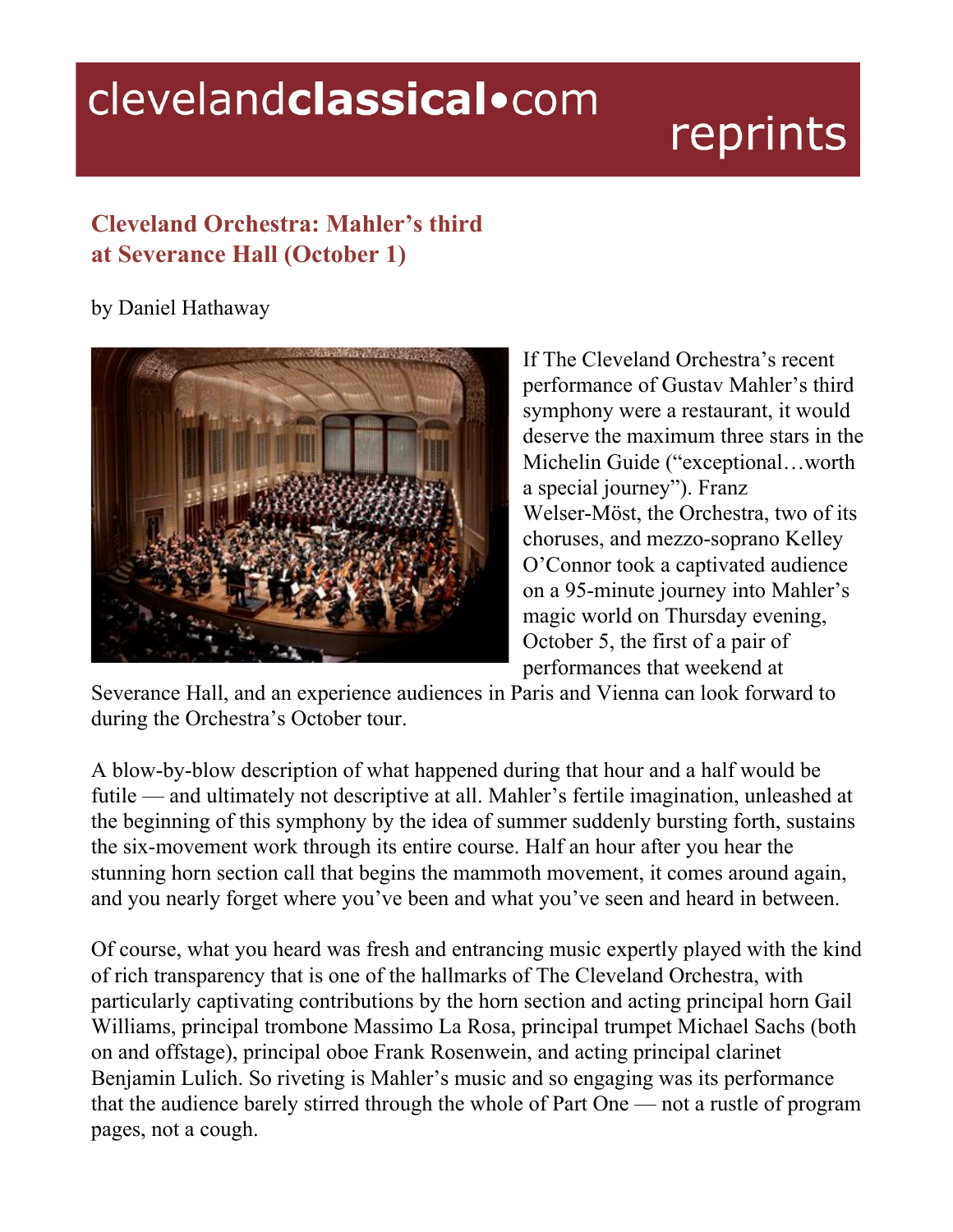A brief pause before Part Two gave the listeners room to breathe while the Children's Chorus filed onstage to join the women of the Cleveland Orchestra Chorus, and the mezzo-soprano soloist quietly took her seat.

In the narrative that Mahler published in the printed program for a performance of the symphony in Berlin in 1896, the Introduction ("Pan awakes") and first movement ("Summer marches in — Bacchic procession") is followed by five philosophical movements characterizing what the composer had learned about life from the flowers in the meadow, from the animals in the forest, from man, from the Angels, and from love.

A charming minuet with delicious oboe and clarinet solos and a spirited *Rondeau,* interrupted by the sounds of a posthorn introduce two movements where Mahler brings words into his symphonic world. Friedrich Nietzsche's "Midnight Song" from *Also sprach Zarathrustra* makes time stand still in its tracks. Kelley O'Connor brought her rich, even voice to bear on a few lines of poetry that at first seem like a downturn in mood but are ultimately profoundly joyful:

> The world is deep! And deeper than the day had thought! Oh human! Deep! Deep is its woe! Joy deeper still than heartbreak! Pain speaks: Vanish! But all joy seeks eternity, Seeks deep, deep eternity.

Eternity? Time to cue the angels for the "Bell Chorus," one of the most joyful five minutes in symphonic music. Springing to their feet, the women's and children's chorus introduced verses from *Des Knaben Wunderhorn* with cheerful "bimms" and "bamms," going on to sing the story of Peter's redemption. Having thrice denied knowing Jesus during his arrest, Peter is graciously absolved of his sins and welcomed by the angels into the heavenly city. The choruses sang their affecting words with spirit and clarity, and Kelley O'Connor sounded as splendid in her higher mezzo-soprano regions as she had in her darker alto moments just before.

How do you end a symphony of such grand dimensions? Mahler's solution was a seemingly endless Adagio of cosmic spaciousness infused with the warmth of human emotion. The movement rises to multiple climaxes, then recedes only to build up for the next musical peak, amid gorgeous flute and piccolo solos played here by Joshua Smith and Mary Kay Fink. Franz Welser-Möst's calm but intense pacing provided the perfect